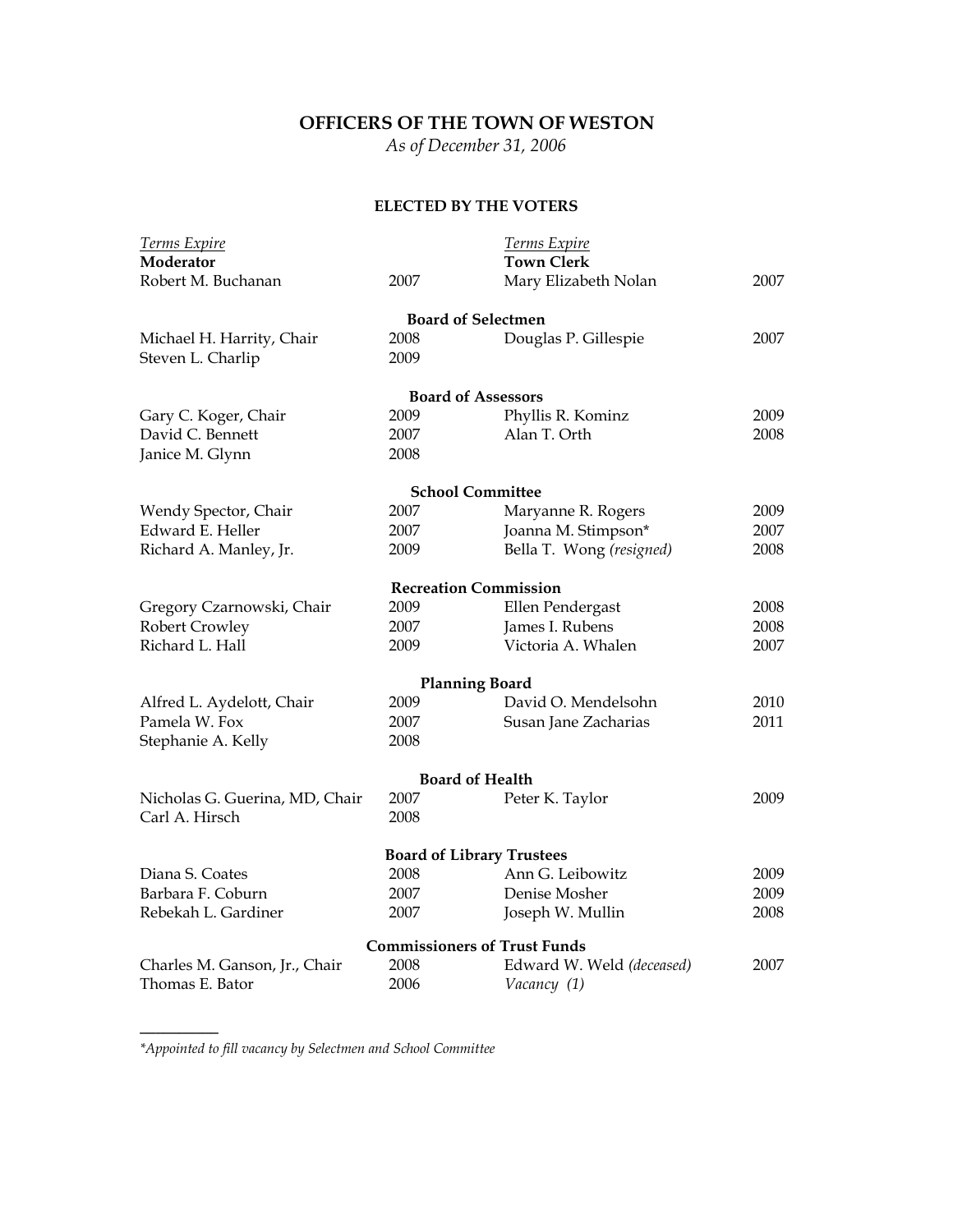2007

| David C. Bennett      | 2007 |
|-----------------------|------|
| Rosemary Broton Boyle | 2007 |

**\_\_\_\_\_\_\_\_\_\_\_\_\_\_\_** 

Barrett W. Gilchrist 2007

## **OFFICERS APPOINTED BY THE SELECTMEN OR THE TOWN MANAGER\***

| <b>Town Manager</b><br>Donna S. VanderClock                                                      | 2007 | East Middlesex Mosquito Control<br>Project, Commissioner                                         |      |
|--------------------------------------------------------------------------------------------------|------|--------------------------------------------------------------------------------------------------|------|
| <b>Assistant Town Manager &amp; Director</b><br>of Finance & Administration<br>David R. Williams | 2007 | Richard Sullivan<br><b>Tree Warden</b><br>Paul L. Brackett                                       | 2007 |
| <b>Human Resources Director</b><br>Lisa J. Yanakakis                                             | 2007 | Chief of Police & Keeper of Lockup<br>Steven F. Shaw                                             | 2009 |
| <b>Town Accountant</b><br>Chitra Subramanian                                                     | 2007 | Chief of Department & Forest Warden<br>Edmund M. Walker                                          | 2008 |
| <b>Town Counsel</b><br>Kopelman & Paige, P.C.                                                    | 2007 | <b>Director of Emergency Management</b><br>Edmund M. Walker                                      |      |
| <b>Treasurer &amp; Collector</b><br>David B. Okun                                                |      | Inspector of Buildings and Wires &<br><b>Sealer of Weights and Measures</b>                      |      |
| <b>Assistant Treasurer</b><br>Ayesha Ahmed<br><b>Public Works Department,</b>                    |      | Courtney W. Atkinson<br>Veterans' Agent, Veterans' Services<br>Director & Veterans' Burial Agent |      |
| <b>Director of Operations</b><br>Robert Hoffman                                                  | 2007 | Donald L. Bumpus<br>Veterans' Grave Officer                                                      |      |
| <b>Deputy Director</b><br>Richard Sullivan                                                       |      | George Frazee Amadon<br>Dog Officer and Pound Keeper<br>Robert F. Cronin                         | 2007 |
| <b>Town Engineer</b><br>Stephen R. Fogg                                                          |      | <b>Parking Clerk</b><br>Lucy K. Saunders                                                         |      |
| <b>Fence Viewers</b><br>John J. Havlicek<br>Elizabeth F. Hestnes                                 |      | <b>Public Weighers</b><br><b>Walter Mulcahy</b><br>Daniel Nourse                                 |      |
| <b>Field Drivers</b><br>Sandra S. Gee                                                            |      | John Place<br>Kenneth C. Sutherland<br>Kevin H. Whittemore                                       |      |
|                                                                                                  |      |                                                                                                  |      |

**<sup>\*</sup>** *Where no term of office is indicated, the appointment is at the Pleasure of the Selectmen or of the Town Manager*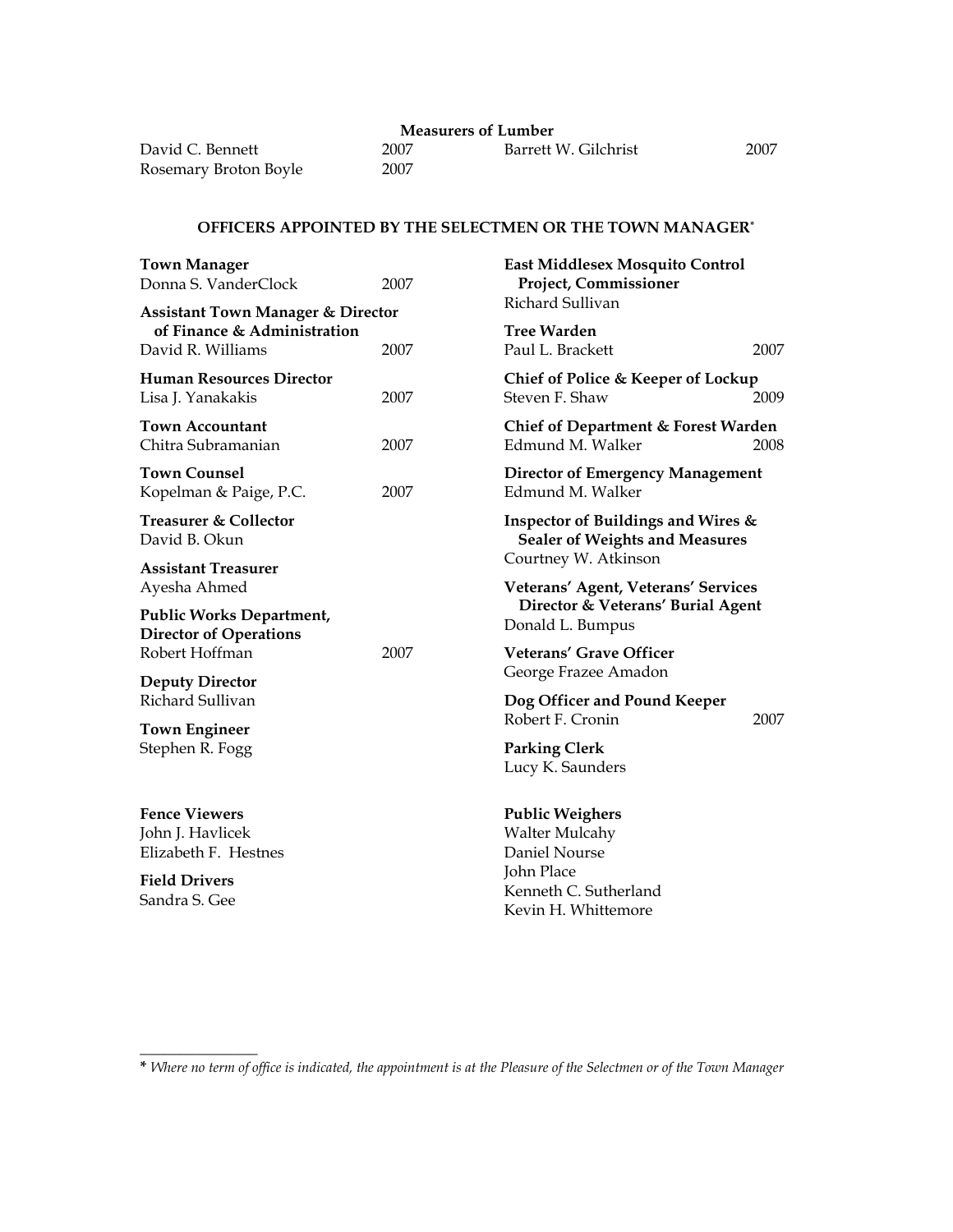### **COMMITTEES AND REPRESENTATIVES TO OUTSIDE AGENCIES APPOINTED BY THE BOARD OF SELECTMEN**

|                              |      | <b>Council on Aging</b>                                                      |      |
|------------------------------|------|------------------------------------------------------------------------------|------|
| Joan M. Parrish, Chair       | 2009 | John F. McCahan                                                              | 2010 |
| Mary Lou Ackley              | 2009 | Robert Mosher, Sr. (resigned)                                                | 2007 |
| Arnold Barnes                | 2008 | Mary Pughe                                                                   | 2007 |
| Roger M. Burke               | 2007 | Michele F Schuckel*                                                          | 2007 |
| Calvin Cleveland (resigned)  | 2007 | Rev. Suzanne R. Spencer (resigned)                                           | 2007 |
| Laura Sue Efron              | 2008 | Robin Strickman                                                              | 2010 |
| Imogene Fish                 | 2010 | <b>Richard Wohlers</b>                                                       | 2009 |
| Mary Tigg Johnson            | 2009 |                                                                              |      |
|                              |      | <b>Agricultural Commission</b>                                               |      |
|                              |      | (Appointed under Article 40 of Warrant for May 9, 2005, Annual Town Meeting) |      |
| Lisa Keer Carusone, Chair    | 2009 | Julie D. Hyde                                                                | 2009 |
| Alexander Anza               | 2008 | Ramana R. Chintalaphani                                                      | 2007 |
| Leilia Orrell Elliston       | 2008 |                                                                              |      |
|                              |      | Committee for Implementation of the Americans with Disabilities Act          |      |
| Paul Donahue (resigned)      | 2006 | Miguel Gomez-Ibanez                                                          | 2007 |
|                              |      | <b>Board of Appeals</b>                                                      |      |
| <b>Members</b>               |      | <b>Associate Members</b>                                                     |      |
| Wendy Kaplan Armour, Chair   | 2009 | Jane F. Carlson                                                              | 2008 |
| Peter C. Knight              | 2007 | Marc Margulies                                                               | 2008 |
| Winifred I. Li               | 2009 | Elizabeth H. Munro                                                           | 2008 |
|                              |      | <b>Cable Advisory Committee</b>                                              |      |
| Edwin E. Smith, Chair        | 2009 | Gene Ritvo                                                                   | 2007 |
| F. Douglas Garron (deceased) | 2006 | Matthew Lucey (ex officio)                                                   |      |
| Lee McCanne                  | 2008 |                                                                              |      |
|                              |      |                                                                              |      |
|                              |      | Representatives to the Cambridge Watershed Advisory Committee                |      |
| Ripley E. Hastings           | 2007 | Mary Ann Pappanikou                                                          | 2007 |
|                              |      | <b>Case Estates Review Committee</b>                                         |      |
|                              |      | (disbanded)                                                                  |      |
| Kathleen B. McCahan          |      | Ella "Winky" Merrill                                                         |      |
| Norman A. Berg               |      | Henry S. Reeder                                                              |      |
| Elizabeth S. Ericson         |      | William C. Stevenson                                                         |      |

Harold Hestnes *(Special Consultant)*

*\*Appointed to fill vacancy* 

*\_\_\_\_\_\_\_\_\_\_\_\_\_\_\_* 

William W. Gallagher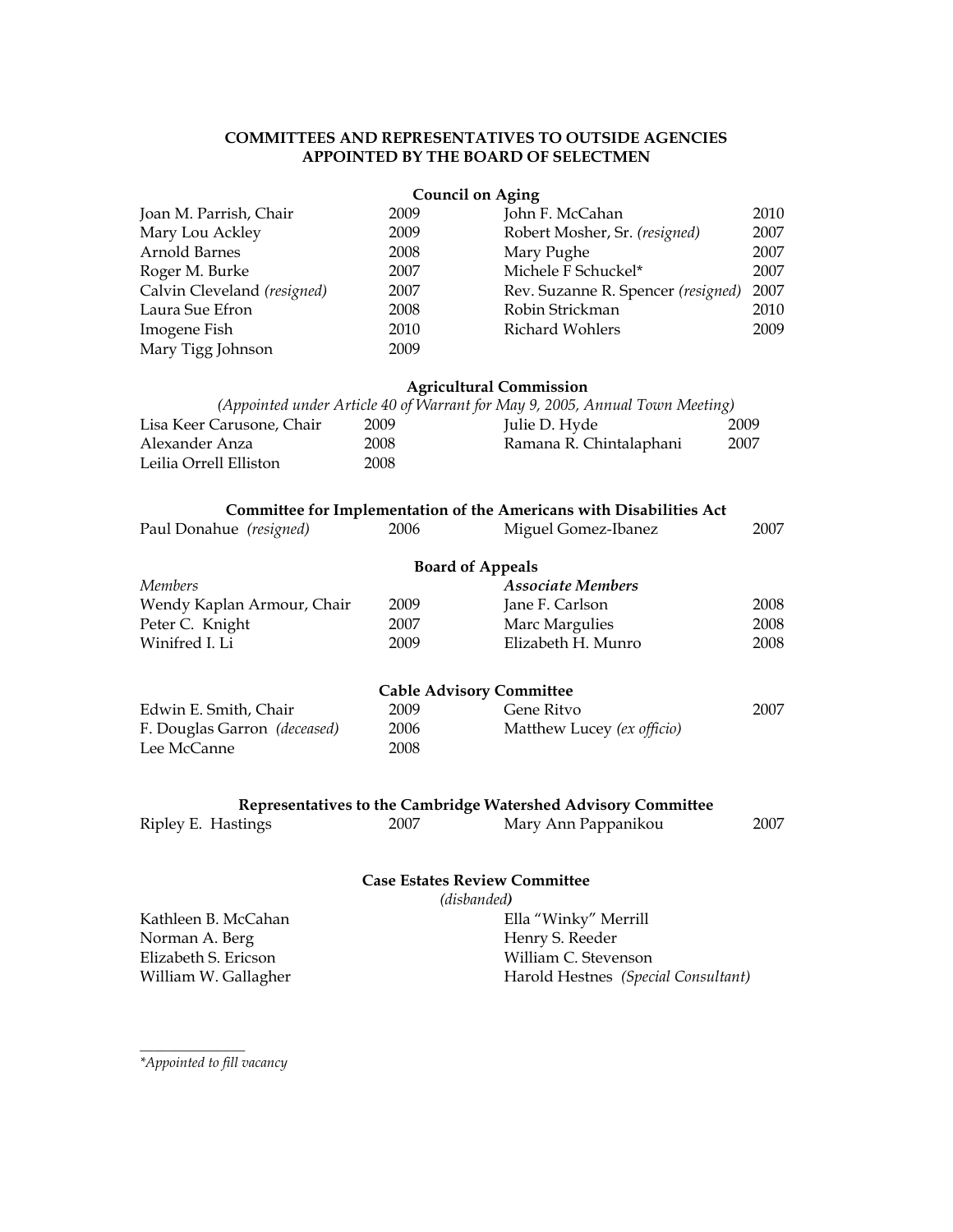|                                           | <b>Conservation Commission</b>       |                                                                               |      |
|-------------------------------------------|--------------------------------------|-------------------------------------------------------------------------------|------|
| George P. Bates, Chair                    | 2009                                 | Gustav Fleischmann, III<br>(resigned) 2007                                    |      |
| Alison Barlow                             | 2007                                 | Janette Patel                                                                 | 2008 |
| Thomas C. Chalmers                        | 2007                                 | Joyce Schwartz                                                                | 2009 |
| Brian Donahue                             | 2009                                 | Marillyn Zacharis                                                             | 2008 |
|                                           |                                      | <b>Crescent Street Historic District Commission</b>                           |      |
| Alfred L. Aydelott, Chair                 | 2009                                 | Catherine Adams Fiske                                                         | 2008 |
| George F. Amadon                          | 2009                                 | Patricia Mansfield                                                            | 2008 |
| Anna Melone Pollock                       | 2008                                 |                                                                               |      |
|                                           | <b>Weston Cultural Council</b>       |                                                                               |      |
| Lynn R. Taff`, Chair                      | 2007                                 | Beth C. Schlager                                                              | 2007 |
| Alison T. Braunstein                      | 2007                                 | Lynne S. Weber                                                                | 2009 |
| Meredith L. Eppel                         | 2007                                 |                                                                               |      |
|                                           | <b>Historical Commission</b>         |                                                                               |      |
| Judith Markland, Chair                    | 2009                                 | Associate Members                                                             |      |
| Alfred L. Aydelott                        | 2009                                 | Glynn Edwards (resigned)                                                      |      |
| Gloria Cole                               | 2009                                 | Keith B. Gross                                                                |      |
| Robert Fronk                              | 2007                                 | Alicia Primer                                                                 |      |
| Phyllis Halpern                           | 2007                                 | Laura P. Sher                                                                 |      |
| Louis Hruska                              | 2008                                 |                                                                               |      |
| Marisa Morra                              | 2008                                 |                                                                               |      |
|                                           | <b>Historical Archives Committee</b> |                                                                               |      |
| Glynn Edwards (resigned)                  |                                      | Carol Snow                                                                    |      |
| Deborah Davenport<br>Madeline Mullin      |                                      | Lisbeth C. Zeytoonjian                                                        |      |
|                                           | <b>Housing Needs Committee</b>       |                                                                               |      |
|                                           |                                      | (Appointed under Article 14 of Warrant for May 19, 1986, Annual Town Meeting) |      |
| L. Edward Lashman (resigned)              | 2007                                 | Joan Parrish                                                                  | 2007 |
| Linda M. Abegglen                         | 2007                                 | Sarah Like Rhatigan                                                           | 2007 |
| Gene S. Castillo                          | 2007                                 | Thomas Tinko                                                                  | 2007 |
| William H. Donnelly                       | 2007                                 | Peter Yozell (to fill a vacancy)                                              | 2007 |
|                                           | Hurricane Katrina Committee          |                                                                               |      |
| Marybelle H. Cochran                      |                                      | Lenore Z. Lobel                                                               |      |
| Sally W. Currier                          |                                      | Karen Morris                                                                  |      |
| Robbie S. Lacritz Dietch (deceased)       |                                      | Elizabeth H. Munro                                                            |      |
| <b>Beverly Dillaway</b>                   |                                      | Karen Ott                                                                     |      |
| Rebecca Dillaway                          |                                      | Robin Reisman                                                                 |      |
| Katharine B. Fagan                        |                                      | <b>William Saunders</b>                                                       |      |
| Annie Lobel                               |                                      |                                                                               |      |
| <b>MBTA Advisory Board Representative</b> |                                      | Geraldine R. Scoll                                                            |      |
|                                           | <b>Trustees of the Merriam Fund</b>  |                                                                               |      |
| Ellen Pendergast                          | 2007                                 | Patricia Shotwell                                                             | 2008 |
| Linda Perrin                              | 2007                                 | Reverend Dr. Thomas Wintle                                                    | 2009 |
|                                           |                                      |                                                                               |      |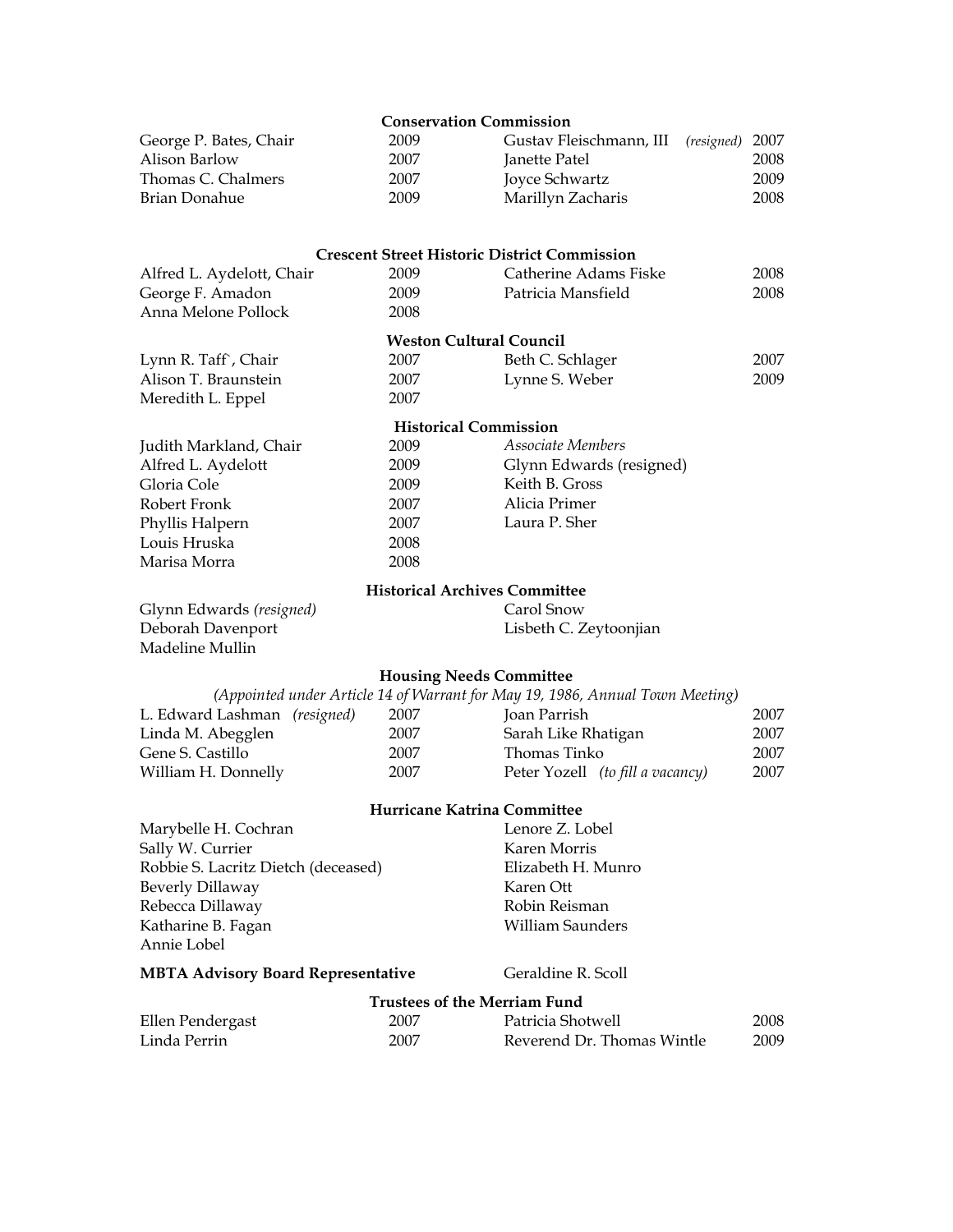| Douglas P. Gillespie                                                                                    | <b>Metropolitan Area Planning Council Representatives</b><br>2009           | Robert L. Hoffman (TIP rep.)                                                                | 2007 |
|---------------------------------------------------------------------------------------------------------|-----------------------------------------------------------------------------|---------------------------------------------------------------------------------------------|------|
| <b>MetroWest Growth Management Committee</b>                                                            |                                                                             | Douglas P. Gillespie                                                                        |      |
| <b>MWRA Advisory Board Representative</b>                                                               |                                                                             | Earl J. Forman                                                                              | 2007 |
|                                                                                                         | <b>MWRA Town-wide Water Project Working Group</b><br>disbanded October 2006 |                                                                                             |      |
| Earl J. Forman, Chair<br>David N. Fixler<br>Julie D. Hyde<br>Kathleen B. McCahan<br>J. Thomas Selldorff |                                                                             | Edwin J. Taff<br>Andrew A. Tamoney<br>Jean M. Thurston<br>Ingeborg Uhlir                    |      |
|                                                                                                         | <b>Preservation Restriction Committee</b>                                   |                                                                                             |      |
| Peter Caro (resigned)<br>Thomas C. Chalmers                                                             | 2007<br>2007                                                                | Alicia Primer<br>Vacancy -- 1                                                               | 2007 |
|                                                                                                         | Public Spaces Committee (est. 2003)                                         |                                                                                             |      |
| Convener:<br>Representing Country Garden Club:                                                          |                                                                             | Carol G. Hinckley<br>Meg Steiner<br>Rosemary McCready                                       |      |
| Representing the Community League Garden Club:                                                          |                                                                             | Linda Lippincott (deceased)<br>Karen Morris (to fill vacancy)<br>Elsa "Tinka" Zeitvogel     |      |
| Representing the Weston Garden Club:                                                                    |                                                                             | Diana Bonner<br>Dorothea Santos                                                             |      |
| Ex Officio member:                                                                                      |                                                                             | William O'Neil                                                                              |      |
| Carter M. Crawford, Rep., Chair2009<br>Joseph W. Mullin, Dem.<br>Nathalie Dana Thompson                 | <b>Board of Registrars of Voters</b><br>2007<br>2008                        | The Town Clerk, ex officio,<br>Mary Elizabeth Nolan                                         | 2007 |
| <b>Rivers School Athletic Complex</b><br>Ripley Hastings (Selectmen's rep) 2007                         |                                                                             | William H. Rousseau<br>(Neighborhood Representative)                                        | 2007 |
|                                                                                                         | <b>Town Manager Screening Committee</b>                                     |                                                                                             |      |
|                                                                                                         | (disbanded)                                                                 |                                                                                             |      |
| Vincent J. Costantini, Chair<br>Edward H. Coburn<br>Carol C. Hinckley                                   |                                                                             | Richard A. Murray<br><b>Wendy Spector</b>                                                   |      |
|                                                                                                         | <b>Traffic and Sidewalk Advisory Committee</b>                              |                                                                                             |      |
| Robert A. Mosher, Sr., Chair                                                                            | 2007                                                                        | Eugene C. Ritvo                                                                             | 2006 |
| David P. Bell                                                                                           | 2007                                                                        | John C. Ryan                                                                                | 2006 |
| Elizabeth K. Hayes<br>William J. McCarthy                                                               | 2006<br>2006                                                                | Ex Officio members:                                                                         |      |
| Denise W. Mosher                                                                                        | 2006                                                                        | Steven Shaw, Police Chief<br>Robert L. Hoffman, DPW Director<br>Stephen Fogg, Town Engineer |      |
|                                                                                                         |                                                                             |                                                                                             |      |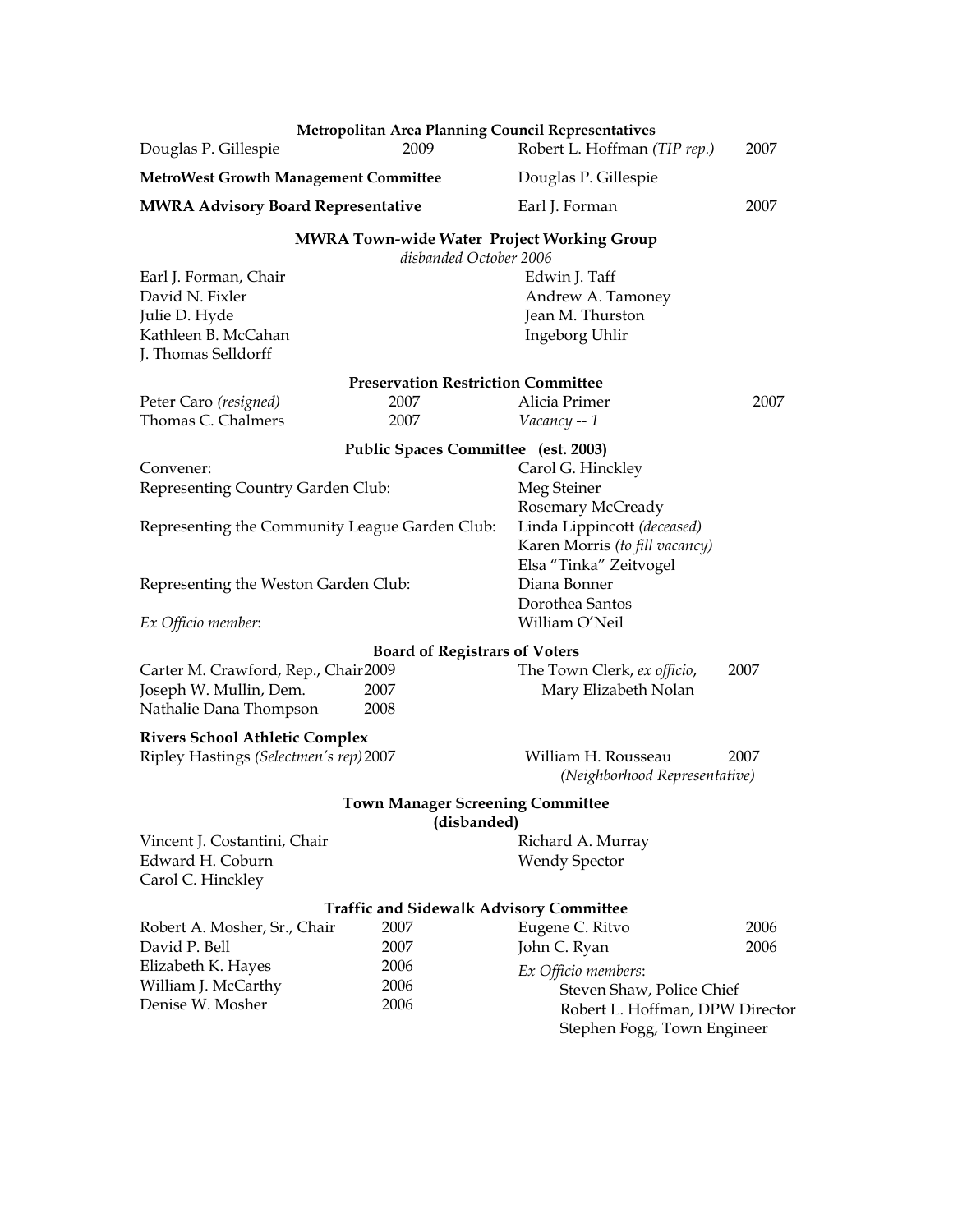|                                                  | <b>Tree Advisory Group</b> |                       |      |
|--------------------------------------------------|----------------------------|-----------------------|------|
| Nina Danforth, Chair                             | 2007                       | John Thompson         | 2007 |
| Elmer Jones (deceased)                           | 2006                       | Ex Officio members:   |      |
| Barbara Kirkpatrick                              | 2007                       | Paul L. Brackett      |      |
| Ruth Leiby                                       | 2007                       | Stephen Fogg          |      |
| George P. Santos                                 | 2007                       | Robert L. Hoffman     |      |
| <b>Weston Community Coalition Representative</b> |                            | Douglas W. MacDougall |      |

**Constable to Serve Civil Process** Robert P. Millian, Jr June 30, 2007

#### **APPOINTED BY THE MODERATOR**  Finance Comm

| <b>Finance Committee</b>   |      |                            |      |
|----------------------------|------|----------------------------|------|
| Stephen Peacher, Chair     | 2007 | Jeri F. Cooper             | 2008 |
| James R. Beams             | 2007 | Susan R. Gunderson         | 2009 |
| Lisa Stover Bertelson      | 2009 | Warren J. Napthal          | 2008 |
| Harvey Boshart             | 2009 | Charles G. Pohl (resigned) | 2008 |
| John Carusone*             | 2008 | James J. Ricotta           | 2007 |
| *Appointed to fill vacancy |      |                            |      |

### **Weston Elderly Housing Committee**

|                              |      | (Appointed under Article 19 of Warrant for May 9, 1977, Annual Town Meeting) |      |
|------------------------------|------|------------------------------------------------------------------------------|------|
| John Heine, Chair            | 2009 | J. Matthew Gardiner                                                          | 2009 |
| Steven L. Charlip (Resigned) | 2007 | Ted Kirchner                                                                 | 2007 |
| Marcy Dorna                  | 2008 | Carol Ott                                                                    | 2007 |

### **Memorial Day Committee**

Beverly Dillaway, Chair Jed Diehl

Susan Hughes Cornelia Newell

### **Member Minuteman Regional Vocational Technical School Committee** David B. Harmon *Term to expire June 30, 2008*

### **Weston International Affiliation Committee**

*Residents and Parents of Weston High School Students:* 

|                           |      | Trestaents and I arents of Preston Titxh School Statents. |      |  |
|---------------------------|------|-----------------------------------------------------------|------|--|
| Henriette Power, Co-Chair | 2009 | Peter Endicott                                            | 2008 |  |
| Wendy Teplow, Co-Chair    | 2008 | <b>Emily Hutcheson</b>                                    | 2008 |  |
| Tania Deary               | 2007 | Mitzi Kiung                                               | 2009 |  |
| School Staff              |      |                                                           |      |  |
| James Smith               | 2007 | Kim Young                                                 | 2007 |  |
| <i>Students</i>           |      |                                                           |      |  |
| Candace Couper            | 2007 | Fernanda Mattozo                                          | 2007 |  |
| Andy Dallos               | 2007 | Fred Stiehl                                               | 2007 |  |
| Ardy Farhadi              | 2007 |                                                           |      |  |
|                           |      |                                                           |      |  |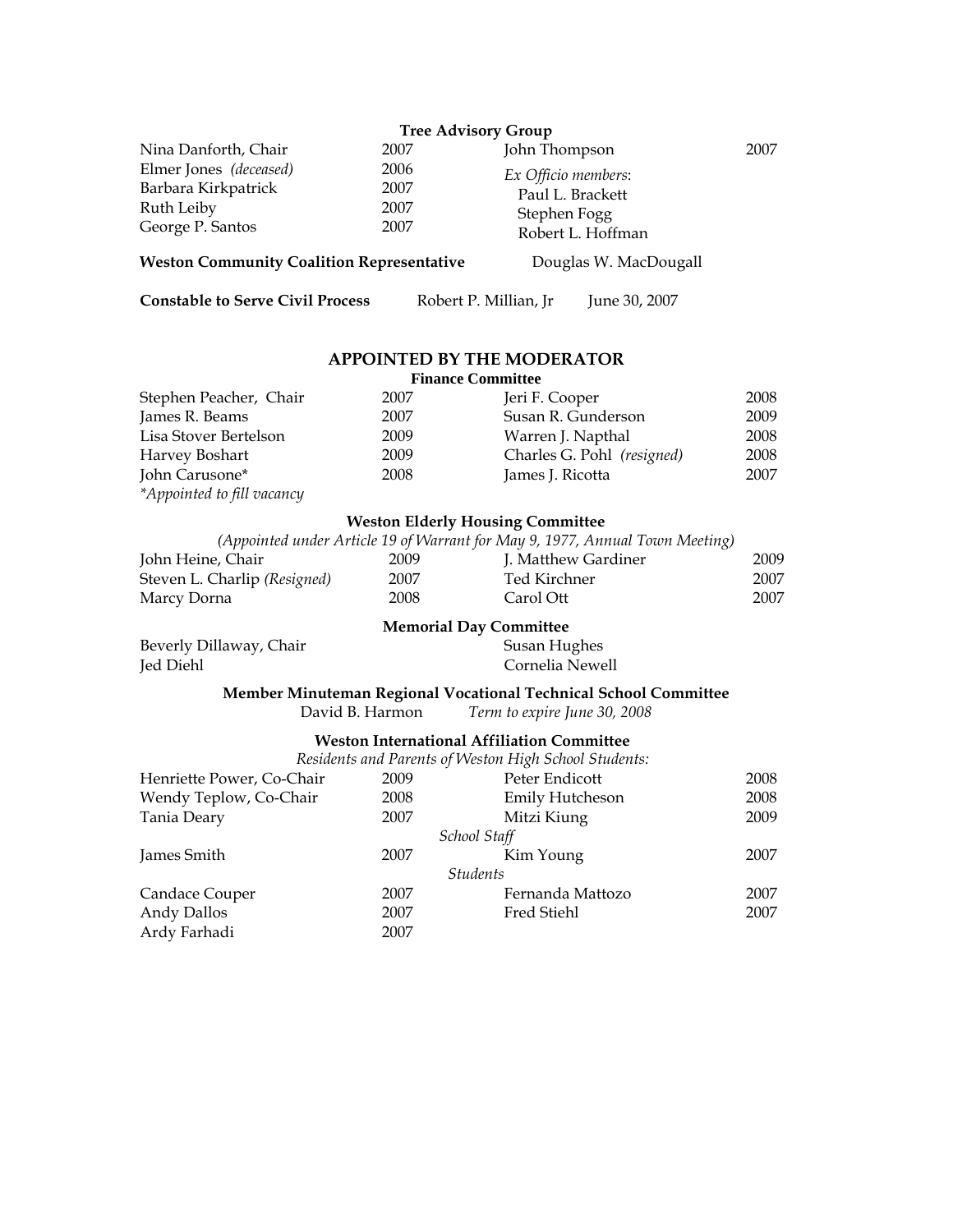#### **Weston War Memorial Education Fund Committee**

*(Appointed under Article 13 of Warrant for March 23, 1953, Annual Town Meeting)* Robert C. Millen, Jr., Chair 2008 Hugh W. Chandler 2010 Donald E. Pierson 2007 Claude Valle, III 2009 Eileen M. Watson 2011

#### **APPOINTED BY OTHER AUTHORITIES**

# **Appointed by the Town Clerk Assistant Town Clerk** Deborah Davenport

#### **Appointed by the Board of Health**

| <b>Health Director</b>       | Wendy Diotalevi, R.S. |
|------------------------------|-----------------------|
| <b>Inspectors of Animals</b> | Neil Storey, DVM      |

#### **Agents to Issue Burial Permits**

Wendy Diotalevi, R.S. *Health Director* Sharon Bonica Deborah Davenport Nick Guerina, M.D., PhD Beth Koch, *Health Agent*

M. Elizabeth Nolan Dianne Poole Peter Taylor, PE Marie Tobin, R.N., MS Lisbeth C. Zeytoonjian

#### **Appointed by the Historical Commission**

| <b>Josiah Smith Tavern Committee)</b> |      |                  |      |  |  |
|---------------------------------------|------|------------------|------|--|--|
| Alfred L. Aydelott                    | 2007 | Irvonne H. Moran | 2006 |  |  |
| Andrew Marvel                         | 2007 | Henry Stone      | 2006 |  |  |

#### **Appointed by the Building Inspector**

| <b>Deputy Inspectors of Buildings</b> | J. Russell Leonard          |
|---------------------------------------|-----------------------------|
| <b>Inspector of Wires</b>             | Oscar LeBlanc               |
| <b>Deputy Inspector of Wires</b>      | Timothy Kelly<br>Leo Landry |
| <b>Inspector of Plumbing and Gas</b>  | Edward F. Perilli           |
| Deputy Inspector of Plumbing and Gas  | Robert Hauptman             |

#### **Appointed by the Selectmen and School Committee**

#### **Permanent Building Committee**

| (Appointed under Article 33 of Warrant for May 8, 2006, Annual Town Meeting |  |      |                     |                             |
|-----------------------------------------------------------------------------|--|------|---------------------|-----------------------------|
| Sarah Benjamin                                                              |  | 2008 | Josef J. D. Gazzola | 2009                        |
| Miller Blew                                                                 |  | 2007 | Mark Susser         | 2008                        |
| Robert Fronk                                                                |  | 2009 | Reiner Kuhr         | (Pleasure of the Selectmen) |